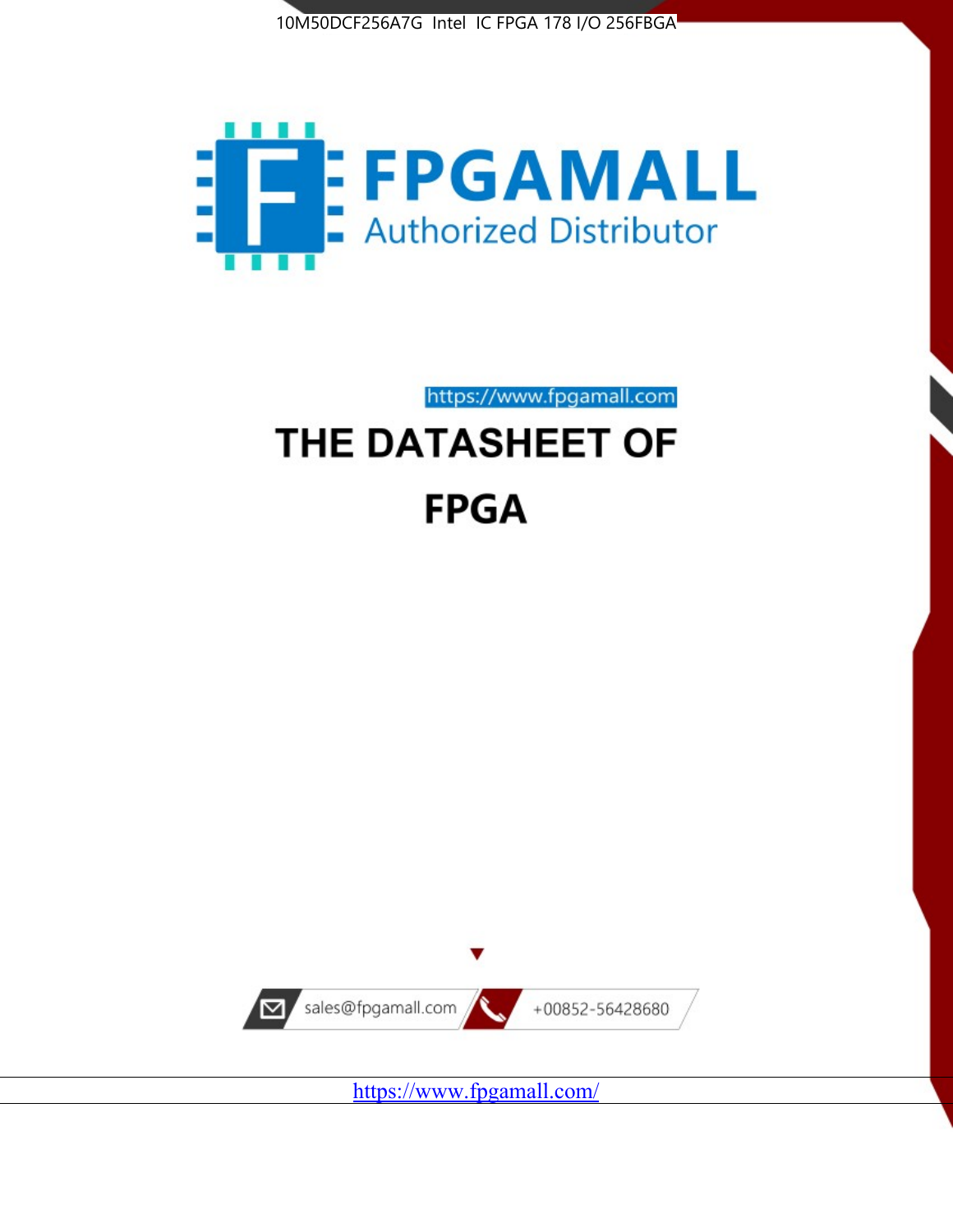10M50DCF256A7G Intel IC FPGA 178 I/O 256FBGA



## **Intel® MAX® 10 FPGA Device Overview**



**M10-OVERVIEW | 2017.12.15** Latest document on the web: **[PDF](https://www.altera.com/en_US/pdfs/literature/hb/max-10/m10_overview.pdf)** | **[HTML](https://www.altera.com/documentation/myt1396938463674.html)**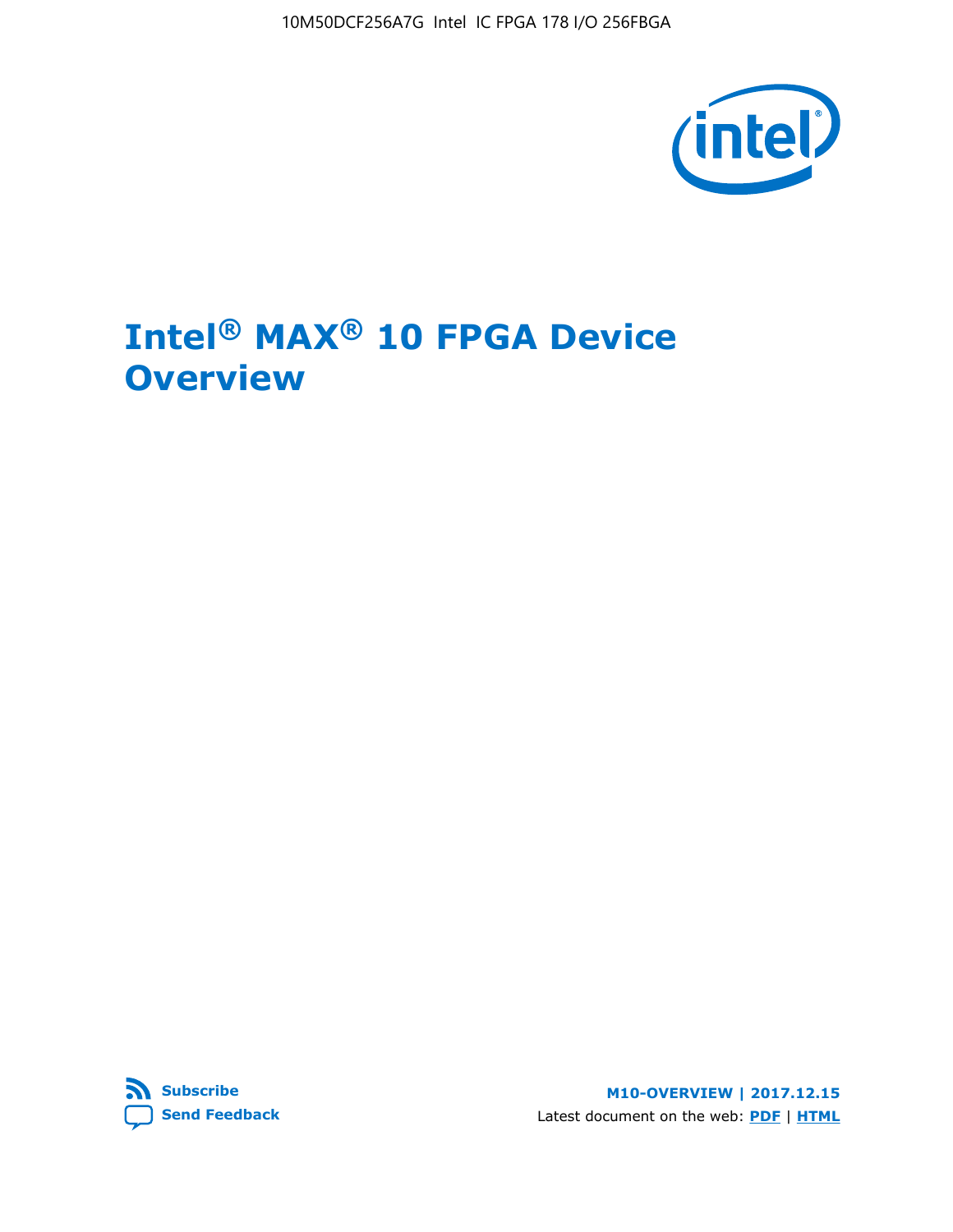

*Contents*

## **Contents**

| Intel® MAX® 10 FPGA Device Overview………………………………………………………………………………………3 |  |
|-----------------------------------------------------------------------|--|
|                                                                       |  |
|                                                                       |  |
|                                                                       |  |
|                                                                       |  |
|                                                                       |  |
|                                                                       |  |
|                                                                       |  |
|                                                                       |  |
|                                                                       |  |
|                                                                       |  |
|                                                                       |  |
|                                                                       |  |
|                                                                       |  |
|                                                                       |  |
|                                                                       |  |
|                                                                       |  |
|                                                                       |  |
|                                                                       |  |
|                                                                       |  |
| Document Revision History for Intel MAX 10 FPGA Device Overview 13    |  |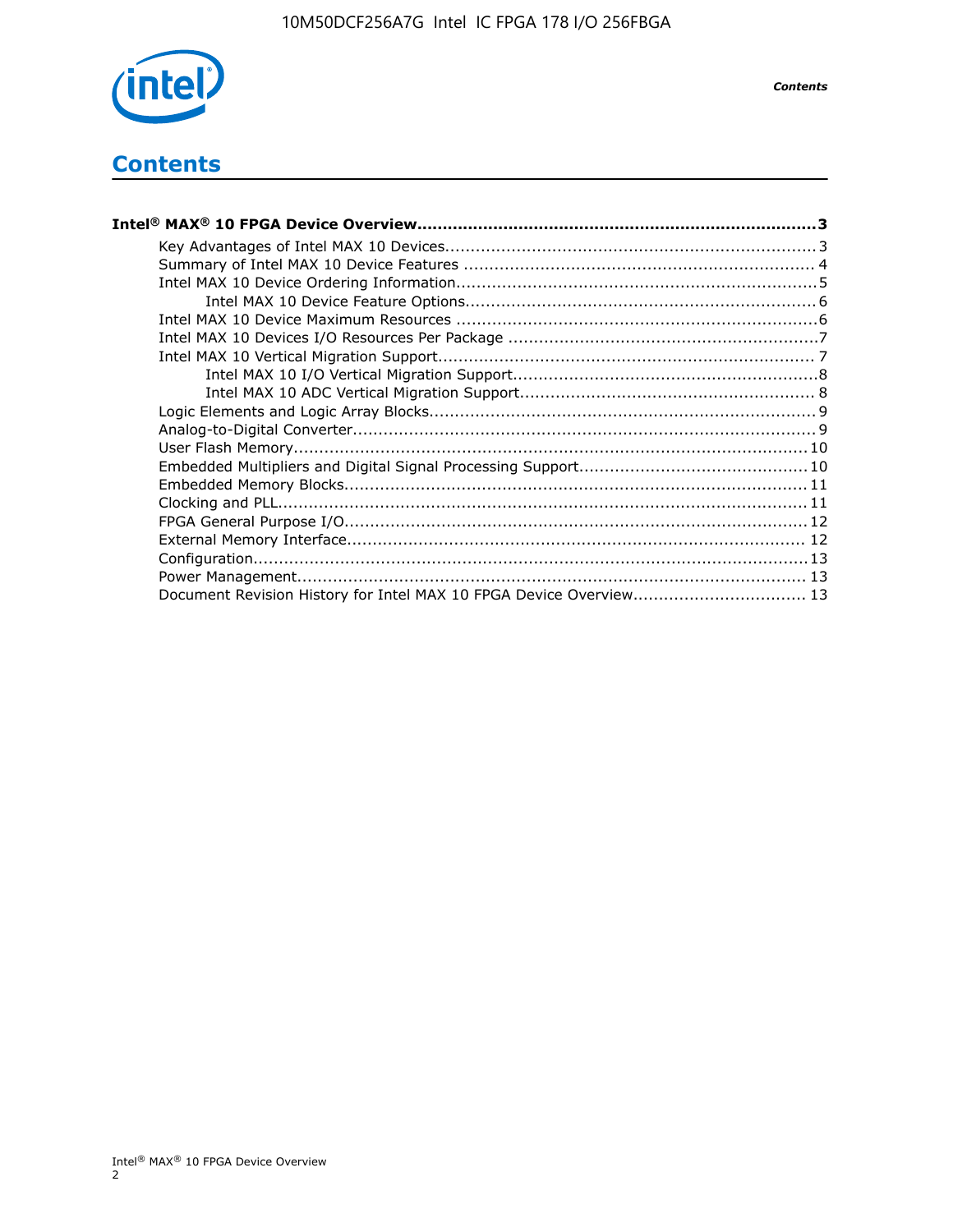

## **Intel® MAX® 10 FPGA Device Overview**

Intel<sup>®</sup> MAX<sup>®</sup> 10 devices are single-chip, non-volatile low-cost programmable logic devices (PLDs) to integrate the optimal set of system components.

The highlights of the Intel MAX 10 devices include:

- Internally stored dual configuration flash
- User flash memory
- Instant on support
- Integrated analog-to-digital converters (ADCs)
- Single-chip Nios II soft core processor support

Intel MAX 10 devices are the ideal solution for system management, I/O expansion, communication control planes, industrial, automotive, and consumer applications.

#### **Related Links**

[Intel MAX 10 FPGA Device Datasheet](https://www.altera.com/documentation/mcn1397700832153.html#mcn1397643748870)

## **Key Advantages of Intel MAX 10 Devices**

#### **Table 1. Key Advantages of Intel MAX 10 Devices**

| <b>Advantage</b>               | <b>Supporting Feature</b>                                                                                                                                                                                  |  |  |  |
|--------------------------------|------------------------------------------------------------------------------------------------------------------------------------------------------------------------------------------------------------|--|--|--|
| Simple and fast configuration  | Secure on-die flash memory enables device configuration in less than 10 ms                                                                                                                                 |  |  |  |
| Flexibility and integration    | Single device integrating PLD logic, RAM, flash memory, digital signal<br>processing (DSP), ADC, phase-locked loop (PLL), and I/Os<br>Small packages available from 3 mm $\times$ 3 mm                     |  |  |  |
| Low power                      | Sleep mode—significant standby power reduction and resumption in less than<br>$1 \text{ ms}$<br>Longer battery life-resumption from full power-off in less than 10 ms                                      |  |  |  |
| 20-year-estimated life cycle   | Built on TSMC's 55 nm embedded flash process technology                                                                                                                                                    |  |  |  |
| High productivity design tools | Intel Quartus <sup>®</sup> Prime Lite edition (no cost license)<br>Platform Designer (Standard) system integration tool<br>DSP Builder for Intel FPGAs<br>Nios <sup>®</sup> II Embedded Design Suite (EDS) |  |  |  |

Intel Corporation. All rights reserved. Intel, the Intel logo, Altera, Arria, Cyclone, Enpirion, MAX, Nios, Quartus and Stratix words and logos are trademarks of Intel Corporation or its subsidiaries in the U.S. and/or other countries. Intel warrants performance of its FPGA and semiconductor products to current specifications in accordance with Intel's standard warranty, but reserves the right to make changes to any products and services at any time without notice. Intel assumes no responsibility or liability arising out of the application or use of any information, product, or service described herein except as expressly agreed to in writing by Intel. Intel customers are advised to obtain the latest version of device specifications before relying on any published information and before placing orders for products or services. \*Other names and brands may be claimed as the property of others.

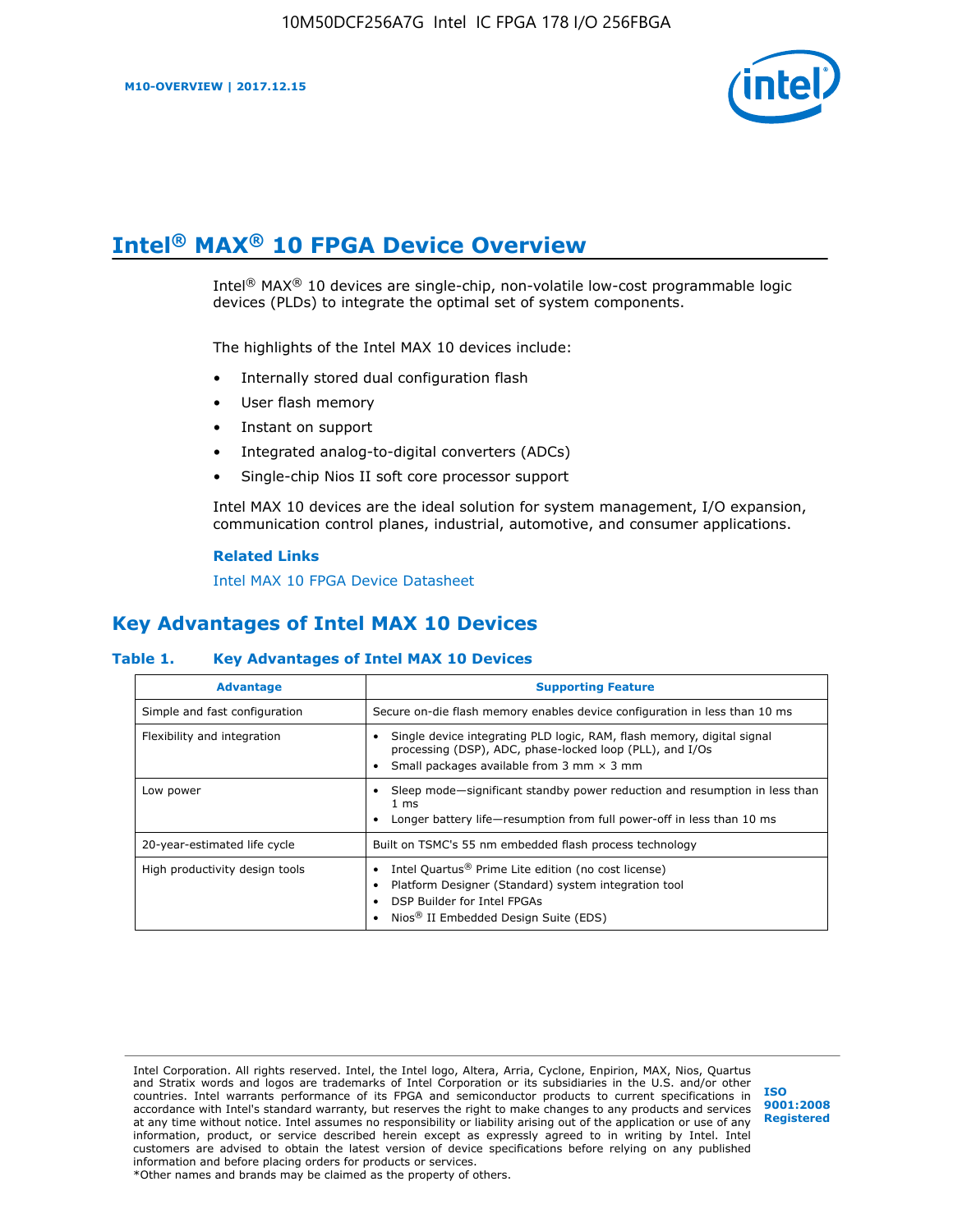

## **Summary of Intel MAX 10 Device Features**

#### **Table 2. Summary of Features for Intel MAX 10 Devices**

| <b>Feature</b>                       | <b>Description</b>                                                                                                                                                                                                                                                                            |
|--------------------------------------|-----------------------------------------------------------------------------------------------------------------------------------------------------------------------------------------------------------------------------------------------------------------------------------------------|
| Technology                           | 55 nm TSMC Embedded Flash (Flash + SRAM) process technology                                                                                                                                                                                                                                   |
| Packaging                            | Low cost, small form factor packages-support multiple packaging<br>technologies and pin pitches<br>Multiple device densities with compatible package footprints for seamless<br>migration between different device densities<br>RoHS6-compliant                                               |
| Core architecture                    | 4-input look-up table (LUT) and single register logic element (LE)<br>$\bullet$<br>LEs arranged in logic array block (LAB)<br>$\bullet$<br>Embedded RAM and user flash memory<br>$\bullet$<br>Clocks and PLLs<br>$\bullet$<br>Embedded multiplier blocks<br>General purpose I/Os<br>$\bullet$ |
| Internal memory blocks               | M9K-9 kilobits (Kb) memory blocks<br>$\bullet$<br>Cascadable blocks to create RAM, dual port, and FIFO functions<br>$\bullet$                                                                                                                                                                 |
| User flash memory (UFM)              | User accessible non-volatile storage<br>$\bullet$<br>High speed operating frequency<br>$\bullet$<br>Large memory size<br>High data retention<br>$\bullet$<br>Multiple interface option                                                                                                        |
| Embedded multiplier blocks           | One $18 \times 18$ or two 9 $\times$ 9 multiplier modes<br>$\bullet$<br>Cascadable blocks enabling creation of filters, arithmetic functions, and image<br>processing pipelines                                                                                                               |
| <b>ADC</b>                           | 12-bit successive approximation register (SAR) type<br>$\bullet$<br>Up to 17 analog inputs<br>$\bullet$<br>Cumulative speed up to 1 million samples per second (MSPS)<br>Integrated temperature sensing capability<br>$\bullet$                                                               |
| Clock networks                       | Global clocks support<br>$\bullet$<br>High speed frequency in clock network                                                                                                                                                                                                                   |
| Internal oscillator                  | Built-in internal ring oscillator                                                                                                                                                                                                                                                             |
| PLLs                                 | Analog-based<br>$\bullet$<br>Low jitter<br>High precision clock synthesis<br>$\bullet$<br>Clock delay compensation<br>$\bullet$<br>Zero delay buffering<br>٠<br>Multiple output taps<br>$\bullet$                                                                                             |
| General-purpose I/Os (GPIOs)         | Multiple I/O standards support<br>$\bullet$<br>On-chip termination (OCT)<br>٠<br>Up to 830 megabits per second (Mbps) LVDS receiver, 800 Mbps LVDS<br>transmitter                                                                                                                             |
| External memory interface (EMIF) (1) | Supports up to 600 Mbps external memory interfaces:<br>continued                                                                                                                                                                                                                              |
|                                      |                                                                                                                                                                                                                                                                                               |

<sup>(1)</sup> EMIF is only supported in selected Intel MAX 10 device density and package combinations. Refer to the *External Memory Interface User Guide* for more information.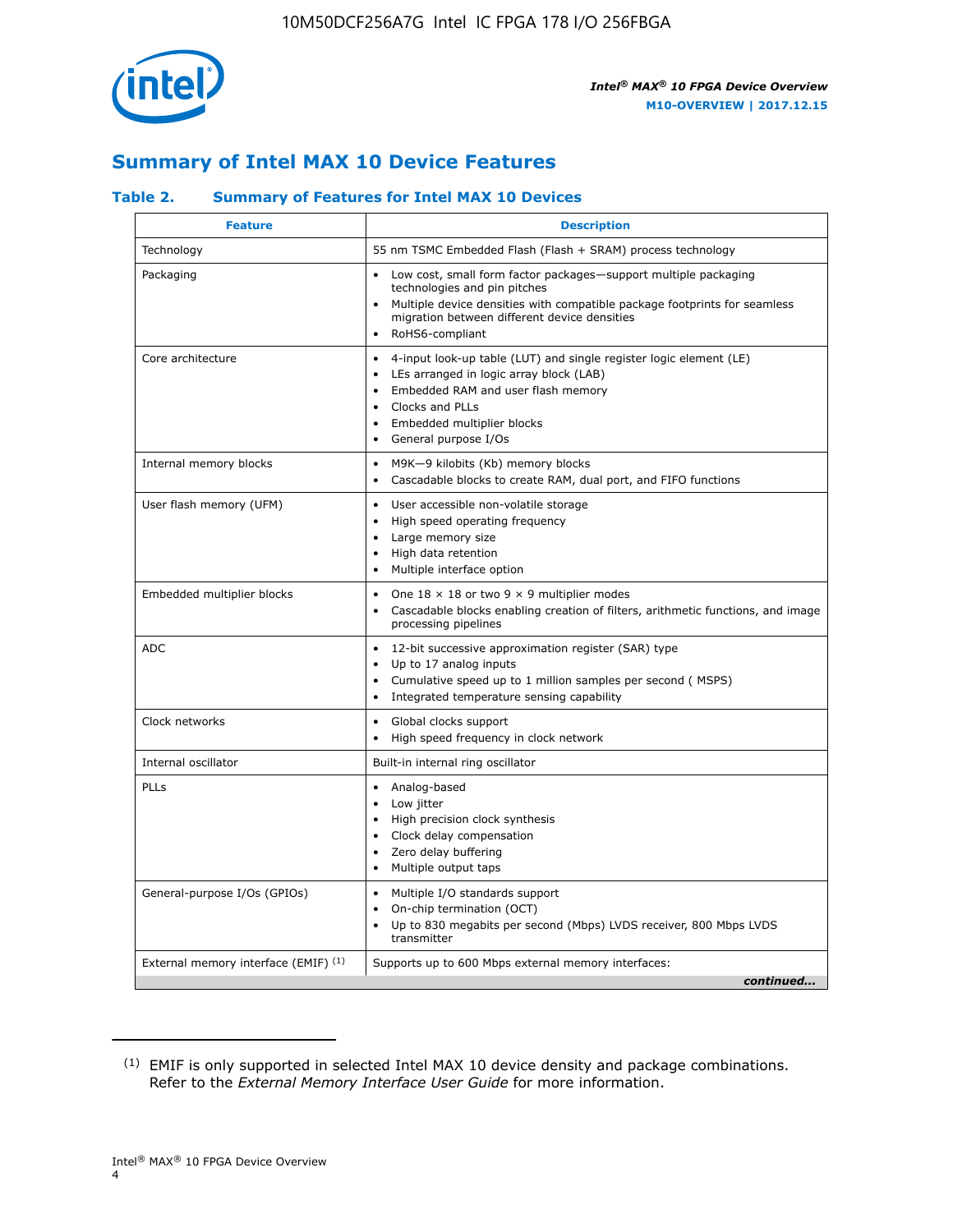

| <b>Feature</b>                | <b>Description</b>                                                                                                                                                                                                                                                                                                                 |  |  |  |
|-------------------------------|------------------------------------------------------------------------------------------------------------------------------------------------------------------------------------------------------------------------------------------------------------------------------------------------------------------------------------|--|--|--|
|                               | DDR3, DDR3L, DDR2, LPDDR2 (on 10M16, 10M25, 10M40, and 10M50.)<br>SRAM (Hardware support only)                                                                                                                                                                                                                                     |  |  |  |
|                               | <i>Note:</i> For 600 Mbps performance, -6 device speed grade is required.<br>Performance varies according to device grade (commercial, industrial, or<br>automotive) and device speed grade (-6 or -7). Refer to the <i>Intel MAX</i><br>10 FPGA Device Datasheet or External Memory Interface Spec Estimator<br>for more details. |  |  |  |
| Configuration                 | Internal configuration                                                                                                                                                                                                                                                                                                             |  |  |  |
|                               | JTAG<br>$\bullet$                                                                                                                                                                                                                                                                                                                  |  |  |  |
|                               | Advanced Encryption Standard (AES) 128-bit encryption and compression<br>options                                                                                                                                                                                                                                                   |  |  |  |
|                               | Flash memory data retention of 20 years at 85 $^{\circ}$ C                                                                                                                                                                                                                                                                         |  |  |  |
| Flexible power supply schemes | Single- and dual-supply device options<br>Dynamically controlled input buffer power down<br>Sleep mode for dynamic power reduction                                                                                                                                                                                                 |  |  |  |

## **Intel MAX 10 Device Ordering Information**

#### **Figure 1. Sample Ordering Code and Available Options for Intel MAX 10 Devices**



*Note:* The –I6 and –A6 speed grades of the Intel MAX 10 FPGA devices are not available by default in the Intel Quartus Prime software. Contact your local Intel sales representatives for support.

#### **Related Links**

#### [Intel FPGA Product Selector](http://www.altera.com/products/selector/psg-selector.html)

Provides the latest information about Intel FPGAs.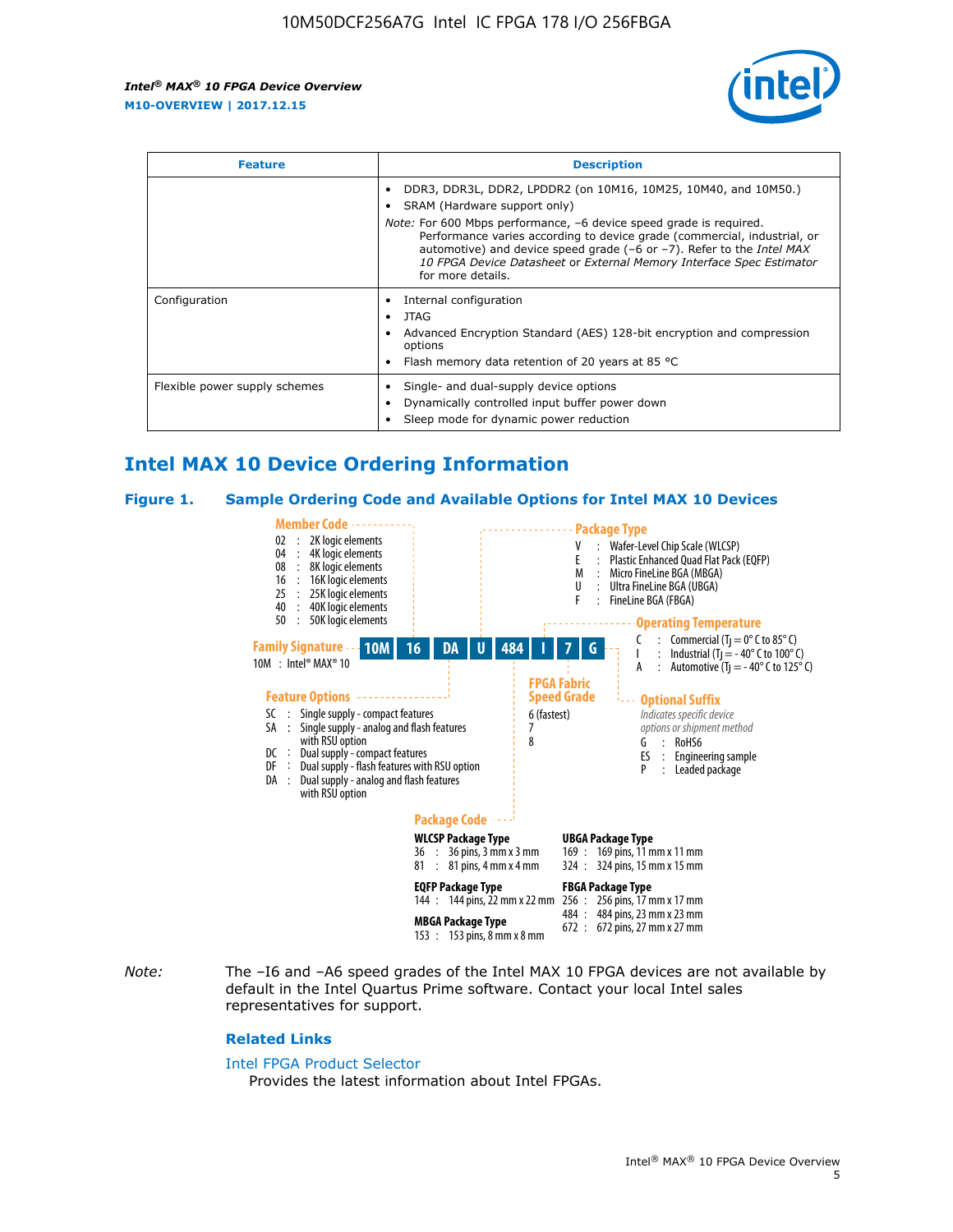

### **Intel MAX 10 Device Feature Options**

#### **Table 3. Feature Options for Intel MAX 10 Devices**

| <b>Option</b> | <b>Feature</b>                                                                                                                                                                          |
|---------------|-----------------------------------------------------------------------------------------------------------------------------------------------------------------------------------------|
| Compact       | Devices with core architecture featuring single configuration image with self-configuration capability                                                                                  |
| Flash         | Devices with core architecture featuring:<br>Dual configuration image with self-configuration capability<br>Remote system upgrade capability<br>Memory initialization                   |
| Analog        | Devices with core architecture featuring:<br>Dual configuration image with self-configuration capability<br>Remote system upgrade capability<br>Memory initialization<br>Integrated ADC |

## **Intel MAX 10 Device Maximum Resources**

#### **Table 4. Maximum Resource Counts for Intel MAX 10 Devices**

| <b>Resource</b>                     |                            |              |                |              | <b>Device</b>  |                |              |                |
|-------------------------------------|----------------------------|--------------|----------------|--------------|----------------|----------------|--------------|----------------|
|                                     |                            | <b>10M02</b> | 10M04          | <b>10M08</b> | <b>10M16</b>   | <b>10M25</b>   | <b>10M40</b> | <b>10M50</b>   |
|                                     | Logic Elements (LE) (K)    | 2            | 4              | 8            | 16             | 25             | 40           | 50             |
| M9K Memory (Kb)                     |                            | 108          | 189            | 378          | 549            | 675            | 1,260        | 1,638          |
|                                     | User Flash Memory (Kb) (2) | 96           | 1,248          | 1,376        | 2,368          | 3,200          | 5,888        | 5,888          |
| $18 \times 18$ Multiplier           |                            | 16           | 20             | 24           | 45             | 55             | 125          | 144            |
| <b>PLL</b>                          |                            | 2            | $\overline{2}$ | 2            | $\overline{4}$ | $\overline{4}$ | 4            | $\overline{4}$ |
| GPIO                                |                            | 246          | 246            | 250          | 320            | 360            | 500          | 500            |
| <b>LVDS</b>                         | Dedicated<br>Transmitter   | 15           | 15             | 15           | 22             | 24             | 30           | 30             |
|                                     | Emulated<br>Transmitter    | 114          | 114            | 116          | 151            | 171            | 241          | 241            |
|                                     | Dedicated Receiver         | 114          | 114            | 116          | 151            | 171            | 241          | 241            |
| <b>Internal Configuration Image</b> |                            | $\mathbf{1}$ | $\overline{2}$ | 2            | $\overline{2}$ | $\overline{2}$ | 2            | $\overline{2}$ |
| ADC                                 |                            |              | 1              | $\mathbf{1}$ | $\mathbf{1}$   | 2              | 2            | 2              |

<sup>(2)</sup> The maximum possible value including user flash memory and configuration flash memory. For more information, refer to [Intel MAX 10 User Flash Memory User Guide](https://www.altera.com/documentation/vgo1395753117436.html#vgo1395811844282).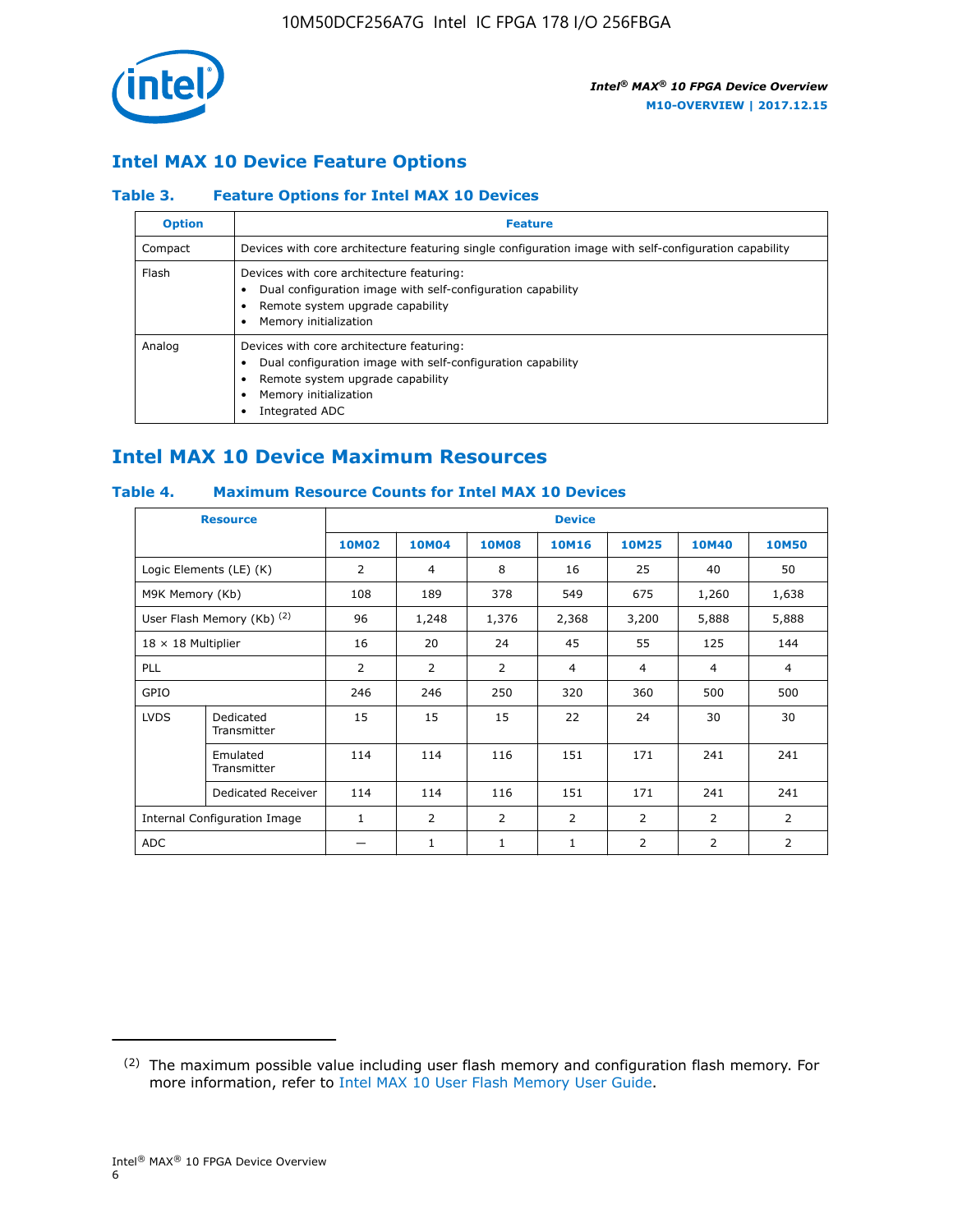

## **Intel MAX 10 Devices I/O Resources Per Package**

#### **Table 5. Package Plan for Intel MAX 10 Single Power Supply Devices**

| <b>Device</b> |                   | <b>Package</b>                     |                      |                             |                                      |  |  |  |  |
|---------------|-------------------|------------------------------------|----------------------|-----------------------------|--------------------------------------|--|--|--|--|
|               | <b>Type</b>       | M153<br>153-pin MBGA               | U169<br>169-pin UBGA | <b>U324</b><br>324-pin UBGA | E144<br>144-pin EQFP                 |  |  |  |  |
|               | <b>Size</b>       | $8 \text{ mm} \times 8 \text{ mm}$ | 11 mm $\times$ 11 mm | $15$ mm $\times$ 15 mm      | $22 \text{ mm} \times 22 \text{ mm}$ |  |  |  |  |
|               | <b>Ball Pitch</b> | $0.5$ mm                           | $0.8$ mm             | $0.8$ mm                    | $0.5$ mm                             |  |  |  |  |
| 10M02         |                   | 112                                | 130                  | 246                         | 101                                  |  |  |  |  |
| 10M04         |                   | 112                                | 130                  | 246                         | 101                                  |  |  |  |  |
| 10M08         |                   | 112                                | 130                  | 246                         | 101                                  |  |  |  |  |
| 10M16         |                   |                                    | 130                  | 246                         | 101                                  |  |  |  |  |
| 10M25         |                   |                                    |                      |                             | 101                                  |  |  |  |  |
| 10M40         |                   |                                    |                      |                             | 101                                  |  |  |  |  |
| 10M50         |                   |                                    |                      |                             | 101                                  |  |  |  |  |

#### **Table 6. Package Plan for Intel MAX 10 Dual Power Supply Devices**

| <b>Device</b> |                   | <b>Package</b> |                                            |                                                                    |                         |                           |                             |  |  |
|---------------|-------------------|----------------|--------------------------------------------|--------------------------------------------------------------------|-------------------------|---------------------------|-----------------------------|--|--|
|               | <b>Type</b>       | <b>V36</b>     | <b>V81</b>                                 | <b>U324</b><br>36-pin WLCSP 81-pin WLCSP 324-pin UBGA 256-pin FBGA | <b>F256</b>             | F484<br>484-pin FBGA      | <b>F672</b><br>672-pin FBGA |  |  |
|               | <b>Size</b>       |                | $3$ mm $\times$ 3 mm $ 4$ mm $\times$ 4 mm | $15$ mm $\times$ 15<br>mm                                          | 17 mm $\times$ 17<br>mm | $23$ mm $\times$ 23<br>mm | $27$ mm $\times$ 27<br>mm   |  |  |
|               | <b>Ball Pitch</b> | $0.4$ mm       | $0.4$ mm                                   | $0.8$ mm                                                           | 1.0 <sub>mm</sub>       | 1.0 <sub>mm</sub>         | 1.0 <sub>mm</sub>           |  |  |
| 10M02         |                   | 27             |                                            | 160                                                                |                         |                           |                             |  |  |
| 10M04         |                   |                |                                            | 246                                                                | 178                     |                           |                             |  |  |
| 10M08         |                   |                | 56                                         | 246                                                                | 178                     | 250                       |                             |  |  |
| 10M16         |                   |                |                                            | 246                                                                | 178                     | 320                       |                             |  |  |
| 10M25         |                   |                |                                            |                                                                    | 178                     | 360                       |                             |  |  |
| 10M40         |                   |                |                                            |                                                                    | 178                     | 360                       | 500                         |  |  |
| 10M50         |                   |                |                                            |                                                                    | 178                     | 360                       | 500                         |  |  |

#### **Related Links**

- [Intel MAX 10 General Purpose I/O User Guide](https://www.altera.com/documentation/sam1393999966669.html#sam1394000084476)
- [Intel MAX 10 High-Speed LVDS I/O User Guide](https://www.altera.com/documentation/sam1394433606063.html#sam1394433911642)

## **Intel MAX 10 Vertical Migration Support**

Vertical migration supports the migration of your design to other Intel MAX 10 devices of different densities in the same package with similar I/O and ADC resources.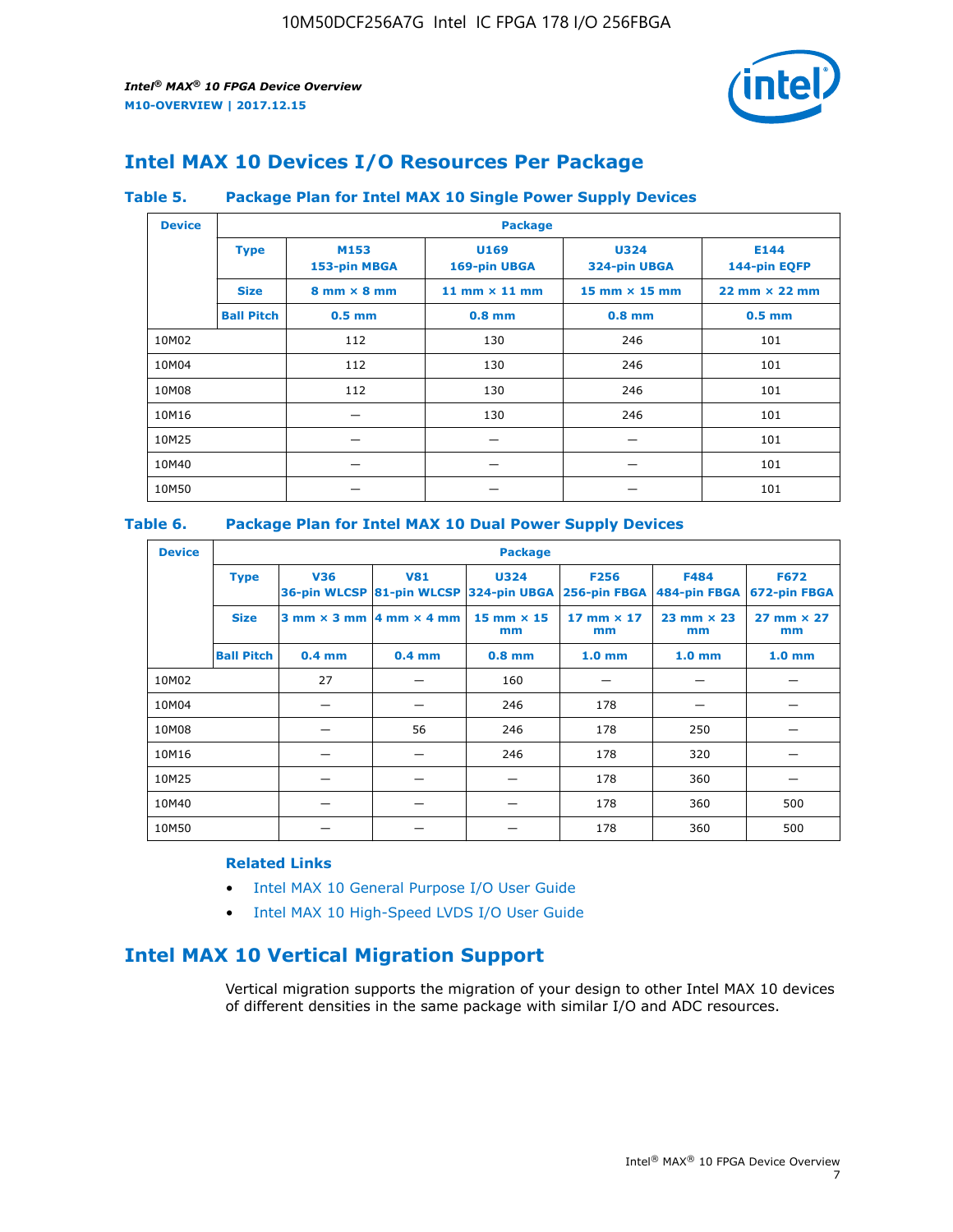

## **Intel MAX 10 I/O Vertical Migration Support**

#### **Figure 2. Migration Capability Across Intel MAX 10 Devices**

- The arrows indicate the migration paths. The devices included in each vertical migration path are shaded. Non-migratable devices are omitted. Some packages have several migration paths. Devices with lesser I/O resources in the same path have lighter shades.
- To achieve the full I/O migration across product lines in the same migration path, restrict I/Os usage to match the product line with the lowest I/O count.

|               | Package                          |            |      |      |             |                  |                                    |      |      |  |
|---------------|----------------------------------|------------|------|------|-------------|------------------|------------------------------------|------|------|--|
| <b>Device</b> | <b>V36</b>                       | <b>V81</b> | M153 | U169 | <b>U324</b> | F <sub>256</sub> | E144                               | F484 | F672 |  |
| 10M02         |                                  |            |      |      | 7           |                  |                                    |      |      |  |
| 10M04         |                                  |            |      |      |             |                  |                                    |      |      |  |
| 10M08         |                                  |            |      |      |             |                  |                                    |      |      |  |
| 10M16         |                                  |            |      |      |             |                  |                                    |      |      |  |
| 10M25         |                                  |            |      |      |             |                  |                                    |      |      |  |
| 10M40         |                                  |            |      |      |             |                  |                                    |      |      |  |
| 10M50         |                                  |            |      |      |             |                  |                                    |      |      |  |
|               | <b>Dual Power Supply Devices</b> |            |      |      |             |                  | <b>Single Power Supply Devices</b> |      |      |  |

*Note:* To verify the pin migration compatibility, use the Pin Migration View window in the Intel Quartus Prime software Pin Planner.

#### **Intel MAX 10 ADC Vertical Migration Support**

#### **Figure 3. ADC Vertical Migration Across Intel MAX 10 Devices**

The arrows indicate the ADC migration paths. The devices included in each vertical migration path are shaded.

|                                                                                                                                                                                                                         | Package          |      |      |                  |      |             |      |  |  |
|-------------------------------------------------------------------------------------------------------------------------------------------------------------------------------------------------------------------------|------------------|------|------|------------------|------|-------------|------|--|--|
| <b>Device</b>                                                                                                                                                                                                           | M <sub>153</sub> | U169 | U324 | F <sub>256</sub> | E144 | <b>F484</b> | F672 |  |  |
| 10M04                                                                                                                                                                                                                   |                  |      |      |                  |      |             |      |  |  |
| 10M08                                                                                                                                                                                                                   |                  |      |      |                  |      |             |      |  |  |
| 10M16                                                                                                                                                                                                                   |                  |      |      |                  |      |             |      |  |  |
| 10M25                                                                                                                                                                                                                   |                  |      |      |                  |      |             |      |  |  |
| 10M40                                                                                                                                                                                                                   |                  |      |      |                  |      |             |      |  |  |
| 10M50                                                                                                                                                                                                                   |                  |      |      |                  |      |             |      |  |  |
| <b>Dual ADC Device:</b> Each ADC (ADC1 and ADC2) supports 1 dedicated analog input pin and 8 dual function pins.<br>Single ADC Device: Single ADC that supports 1 dedicated analog input pin and 16 dual function pins. |                  |      |      |                  |      |             |      |  |  |

**Single ADC Device:** Single ADC that supports 1 dedicated analog input pin and 8 dual function pins.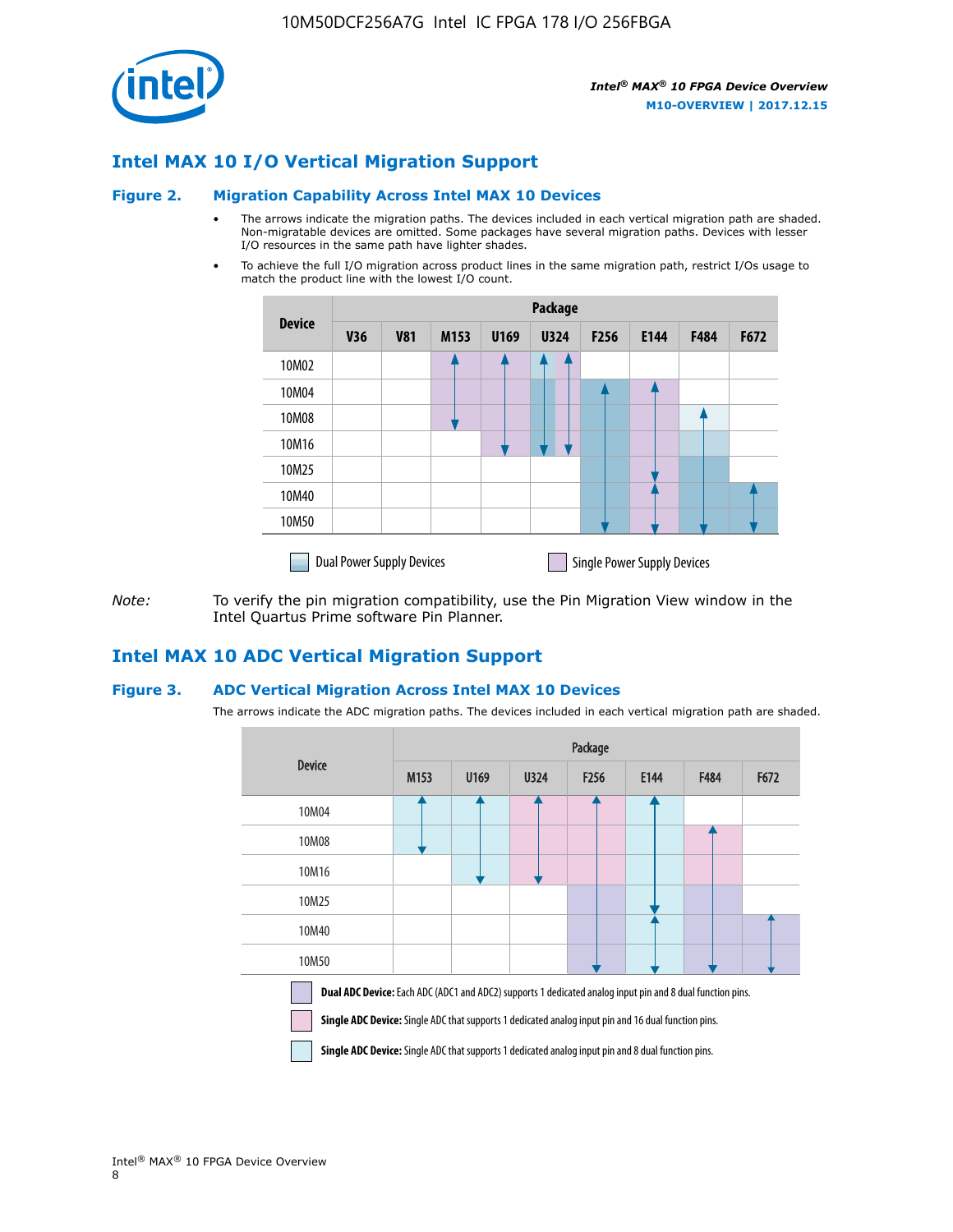

#### **Table 7. Pin Migration Conditions for ADC Migration**

| <b>Source</b>     | <b>Target</b>     | <b>Migratable Pins</b>                                                                                            |
|-------------------|-------------------|-------------------------------------------------------------------------------------------------------------------|
| Single ADC device | Single ADC device | You can migrate all ADC input pins                                                                                |
| Dual ADC device   | Dual ADC device   |                                                                                                                   |
| Single ADC device | Dual ADC device   | One dedicated analog input pin.                                                                                   |
| Dual ADC device   | Single ADC device | Eight dual function pins from the ADC1 block of the<br>٠<br>source device to the ADC1 block of the target device. |

## **Logic Elements and Logic Array Blocks**

The LAB consists of 16 logic elements (LE) and a LAB-wide control block. An LE is the smallest unit of logic in the Intel MAX 10 device architecture. Each LE has four inputs, a four-input look-up table (LUT), a register, and output logic. The four-input LUT is a function generator that can implement any function with four variables.

#### **Figure 4. Intel MAX 10 Device Family LEs**



#### **Analog-to-Digital Converter**

Intel MAX 10 devices feature up to two ADCs. You can use the ADCs to monitor many different signals, including on-chip temperature.

#### **Table 8. ADC Features**

| <b>Feature</b>             | <b>Description</b>                                                                                                                                                                                  |
|----------------------------|-----------------------------------------------------------------------------------------------------------------------------------------------------------------------------------------------------|
| 12-bit resolution          | Translates analog signal to digital data for information processing, computing,<br>data transmission, and control systems<br>Provides a 12-bit digital representation of the observed analog signal |
| Up to 1 MSPS sampling rate | Monitors single-ended external inputs with a cumulative sampling rate of 25<br>kilosamples per second to 1 MSPS in normal mode                                                                      |
|                            |                                                                                                                                                                                                     |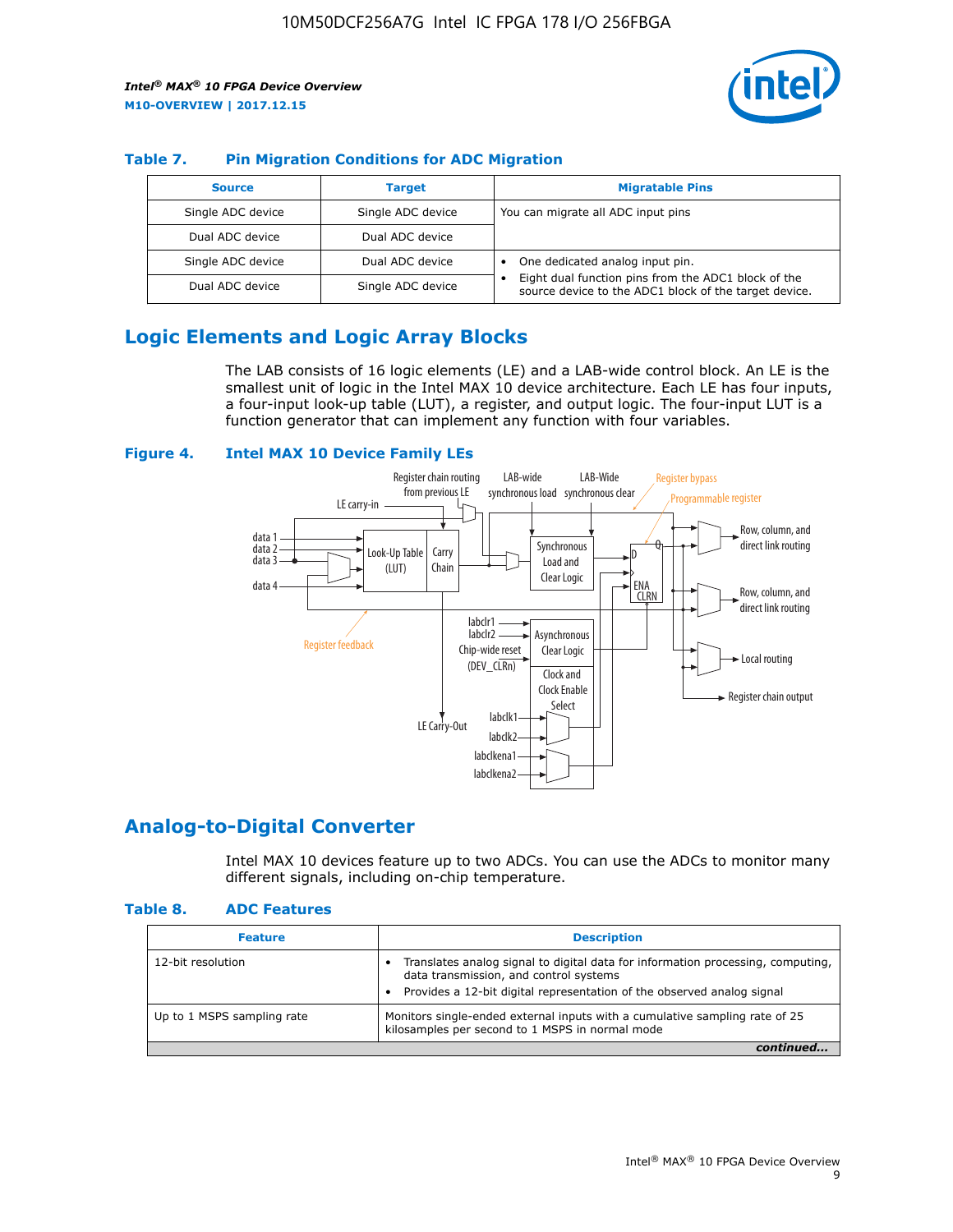

| <b>Feature</b>                                                  | <b>Description</b>                                                                                                                         |  |
|-----------------------------------------------------------------|--------------------------------------------------------------------------------------------------------------------------------------------|--|
| Up to 17 single-ended external inputs<br>for single ADC devices | One dedicated analog and 16 dual function input pins                                                                                       |  |
| Up to 18 single-ended external inputs<br>for dual ADC devices   | One dedicated analog and eight dual-function input pins in each ADC block<br>٠<br>Simultaneous measurement capability for dual ADC devices |  |
| On-chip temperature sensor                                      | Monitors external temperature data input with a sampling rate of up to 50<br>kilosamples per second                                        |  |

## **User Flash Memory**

The user flash memory (UFM) block in Intel MAX 10 devices stores non-volatile information.

UFM provides an ideal storage solution that you can access using Avalon Memory-Mapped (Avalon-MM) slave interface protocol.

#### **Table 9. UFM Features**

| <b>Features</b>     | <b>Capacity</b>                                                             |
|---------------------|-----------------------------------------------------------------------------|
| Endurance           | Counts to at least 10,000 program/erase cycles                              |
| Data retention      | 20 years at 85 $^{\circ}$ C<br>٠<br>10 years at 100 °C<br>$\bullet$         |
| Operating frequency | Maximum 116 MHz for parallel interface and 7.25 MHz for<br>serial interface |
| Data length         | Stores data up to 32 bits length in parallel                                |

## **Embedded Multipliers and Digital Signal Processing Support**

Intel MAX 10 devices support up to 144 embedded multiplier blocks. Each block supports one individual  $18 \times 18$ -bit multiplier or two individual  $9 \times 9$ -bit multipliers.

With the combination of on-chip resources and external interfaces in Intel MAX 10 devices, you can build DSP systems with high performance, low system cost, and low power consumption.

You can use the Intel MAX 10 device on its own or as a DSP device co-processor to improve price-to-performance ratios of DSP systems.

You can control the operation of the embedded multiplier blocks using the following options:

- Parameterize the relevant IP cores with the Intel Quartus Prime parameter editor
- Infer the multipliers directly with VHDL or Verilog HDL

System design features provided for Intel MAX 10 devices: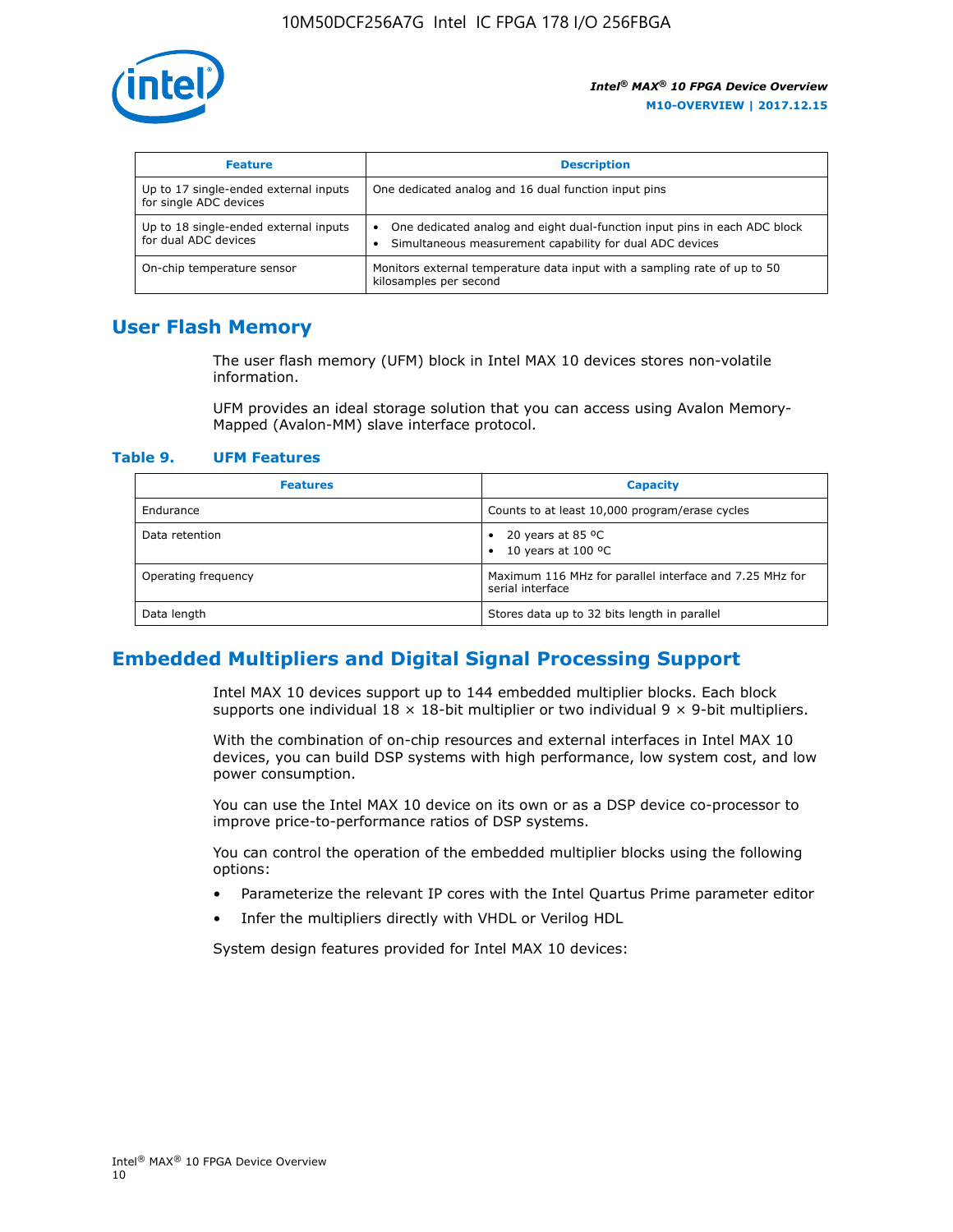

- DSP IP cores:
	- Common DSP processing functions such as finite impulse response (FIR), fast Fourier transform (FFT), and numerically controlled oscillator (NCO) functions
	- Suites of common video and image processing functions
- Complete reference designs for end-market applications
- DSP Builder for Intel FPGAs interface tool between the Intel Quartus Prime software and the MathWorks Simulink and MATLAB design environments
- DSP development kits

#### **Embedded Memory Blocks**

The embedded memory structure consists of M9K memory blocks columns. Each M9K memory block of a Intel MAX 10 device provides 9 Kb of on-chip memory capable of operating at up to 284 MHz. The embedded memory structure consists of M9K memory blocks columns. Each M9K memory block of a Intel MAX 10 device provides 9 Kb of on-chip memory. You can cascade the memory blocks to form wider or deeper logic structures.

You can configure the M9K memory blocks as RAM, FIFO buffers, or ROM.

The Intel MAX 10 device memory blocks are optimized for applications such as high throughput packet processing, embedded processor program, and embedded data storage.

| <b>Operation Modes</b> | <b>Port Widths</b>                                                            |
|------------------------|-------------------------------------------------------------------------------|
| Single port            | $x1, x2, x4, x8, x9, x16, x18, x32, and x36$                                  |
| Simple dual port       | $x1, x2, x4, x8, x9, x16, x18, x32, and x36$                                  |
| True dual port         | $\times1, \times2, \times4, \times8, \times9, \times16, \text{and } \times18$ |

#### **Table 10. M9K Operation Modes and Port Widths**

## **Clocking and PLL**

Intel MAX 10 devices offer the following resources: global clock (GCLK) networks and phase-locked loops (PLLs) with a 116-MHz built-in oscillator.

Intel MAX 10 devices support up to 20 global clock (GCLK) networks with operating frequency up to 450 MHz. The GCLK networks have high drive strength and low skew.

The PLLs provide robust clock management and synthesis for device clock management, external system clock management, and I/O interface clocking. The high precision and low jitter PLLs offers the following features:

- Reduction in the number of oscillators required on the board
- Reduction in the device clock pins through multiple clock frequency synthesis from a single reference clock source
- Frequency synthesis
- On-chip clock de-skew
- Jitter attenuation
- Dynamic phase-shift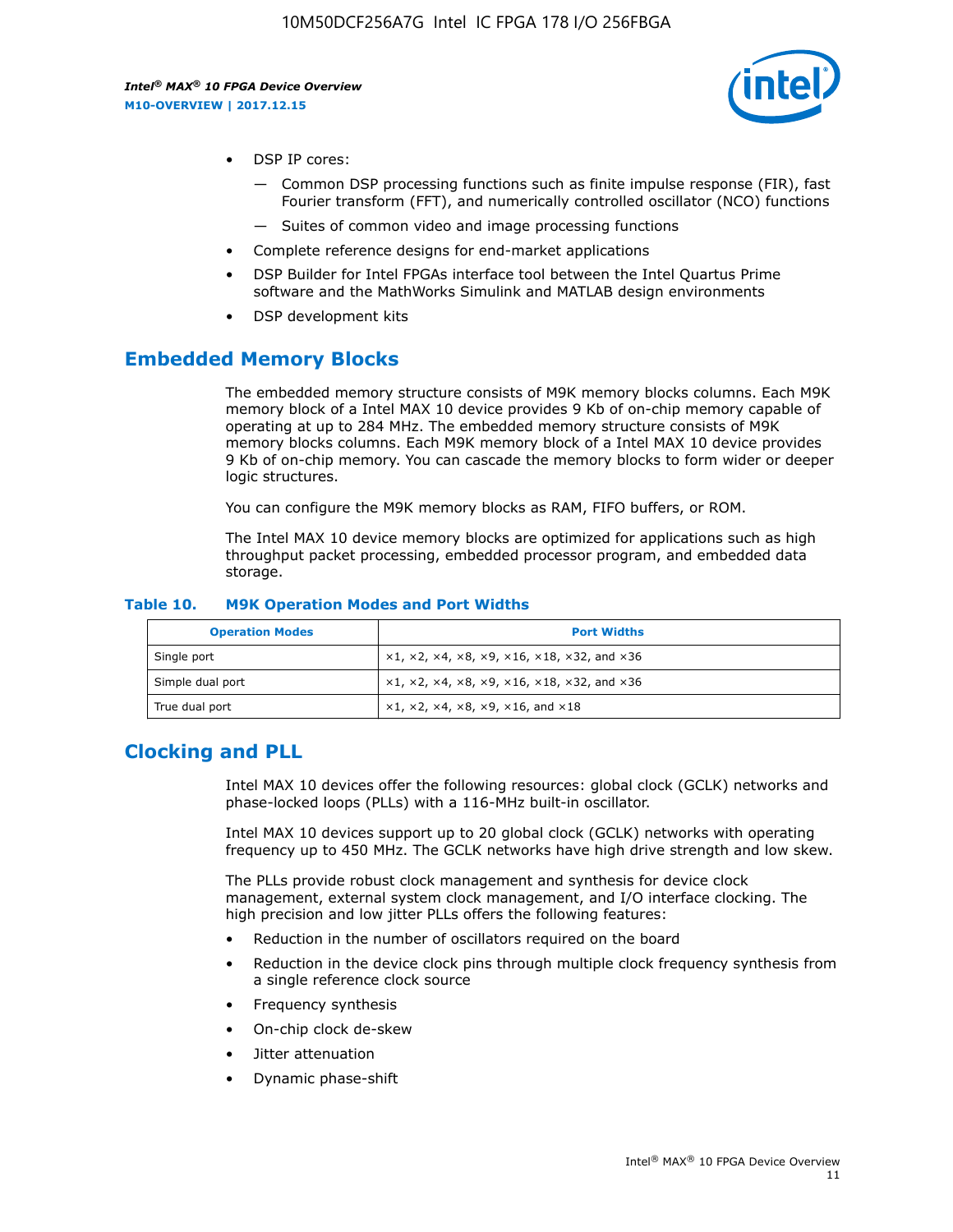

- Zero delay buffer
- Counter reconfiguration
- Bandwidth reconfiguration
- Programmable output duty cycle
- PLL cascading
- Reference clock switchover
- Driving of the ADC block

## **FPGA General Purpose I/O**

The Intel MAX 10 I/O buffers support a range of programmable features.

These features increase the flexibility of I/O utilization and provide an alternative to reduce the usage of external discrete components such as a pull-up resistor and a PCI clamp diode.

## **External Memory Interface**

Dual-supply Intel MAX 10 devices feature external memory interfaces solution that uses the I/O elements on the right side of the devices together with the UniPHY IP.

With this solution, you can create external memory interfaces to 16-bit SDRAM components with error correction coding (ECC).

*Note:* The external memory interface feature is available only for dual-supply Intel MAX 10 devices.

#### **Table 11. External Memory Interface Performance**

| <b>External Memory</b><br>Interface <sup>(3)</sup> | <b>I/O Standard</b> | <b>Maximum Width</b> | <b>Maximum Frequency (MHz)</b> |
|----------------------------------------------------|---------------------|----------------------|--------------------------------|
| <b>DDR3 SDRAM</b>                                  | SSTL-15             | 16 bit $+8$ bit ECC  | 303                            |
| <b>DDR3L SDRAM</b>                                 | SSTL-135            | 16 bit $+8$ bit ECC  | 303                            |
| <b>DDR2 SDRAM</b>                                  | SSTL-18             | 16 bit $+8$ bit ECC  | 200                            |
| LPDDR2 SDRAM                                       | $H SUL-12$          | 16 bit without ECC   | $200^{(4)}$                    |

#### **Related Links**

[External Memory Interface Spec Estimator](http://www.altera.com/technology/memory/estimator/mem-emif-index.html)

Provides a parametric tool that allows you to find and compare the performance of the supported external memory interfaces in Intel FPGAs.

 $(3)$  The device hardware supports SRAM. Use your own design to interface with SRAM devices.

 $(4)$  To achieve the specified performance, constrain the memory device I/O and core power supply variation to within ±3%. By default, the frequency is 167 MHz.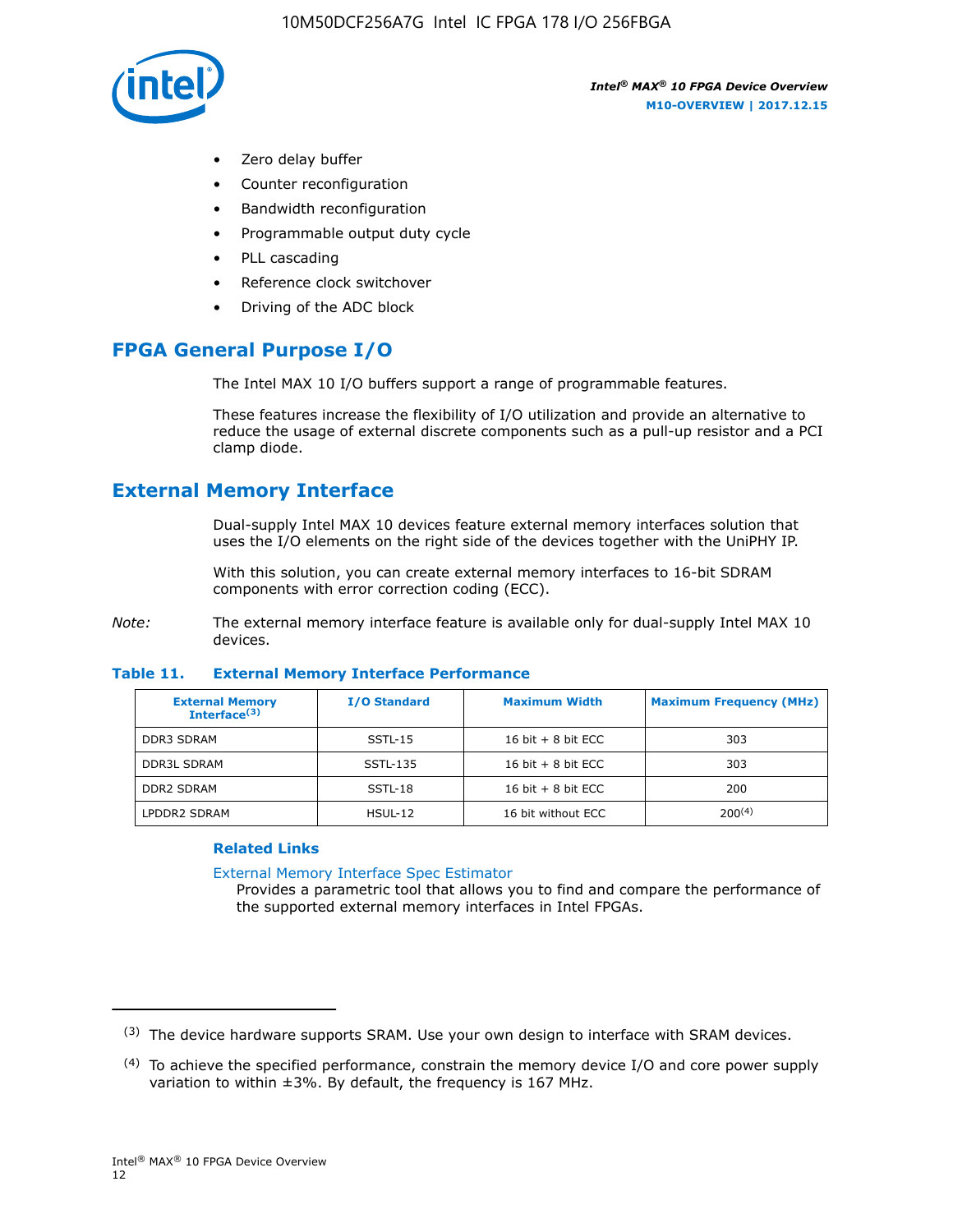

## **Configuration**

#### **Table 12. Configuration Features**

| <b>Feature</b>                    | <b>Description</b>                                                                                                                                                                       |
|-----------------------------------|------------------------------------------------------------------------------------------------------------------------------------------------------------------------------------------|
| Dual configuration                | Stores two configuration images in the configuration flash memory (CFM)<br>Selects the first configuration image to load using the CONFIG SEL pin                                        |
| Design security                   | Supports 128-bit key with non-volatile key programming<br>Limits access of the JTAG instruction during power-up in the JTAG secure mode<br>Unique device ID for each Intel MAX 10 device |
| <b>SEU Mitigation</b>             | Auto-detects cyclic redundancy check (CRC) errors during configuration<br>Provides optional CRC error detection and identification in user mode                                          |
| Dual-purpose configuration<br>pin | Functions as configuration pins prior to user mode<br>$\bullet$<br>Provides options to be used as configuration pin or user I/O pin in user mode                                         |
| Configuration data<br>compression | Decompresses the compressed configuration bitstream data in real-time during<br>configuration<br>Reduces the size of configuration image stored in the CFM                               |
| Instant-on                        | Provides the fastest power-up mode for Intel MAX 10 devices.                                                                                                                             |

#### **Table 13. Configuration Schemes for Intel MAX 10 Devices**

| <b>Configuration Scheme</b>   | <b>Compression</b>       | <b>Encryption</b> | <b>Dual Image</b><br><b>Configuration</b> | <b>Data Width</b> |
|-------------------------------|--------------------------|-------------------|-------------------------------------------|-------------------|
| <b>Internal Configuration</b> | Yes                      | Yes               | Yes                                       |                   |
| <b>JTAG</b>                   | $\overline{\phantom{a}}$ |                   | -                                         |                   |

## **Power Management**

#### **Table 14. Power Options**

| <b>Power Options</b>                  | <b>Advantage</b>                                                                                                                        |  |
|---------------------------------------|-----------------------------------------------------------------------------------------------------------------------------------------|--|
| Single-supply device                  | Saves board space and costs.                                                                                                            |  |
| Dual-supply device                    | Consumes less power<br>Offers higher performance<br>$\bullet$                                                                           |  |
| Power management<br>controller scheme | Reduces dynamic power consumption when certain applications are in standby mode<br>Provides a fast wake-up time of less than 1 ms.<br>٠ |  |

## **Document Revision History for Intel MAX 10 FPGA Device Overview**

| <b>Date</b>   | <b>Version</b> | <b>Changes</b>                                                                                                                                                                                                                       |
|---------------|----------------|--------------------------------------------------------------------------------------------------------------------------------------------------------------------------------------------------------------------------------------|
| December 2017 | 2017.12.15     | Added the U324 package for the Intel MAX 10 single power supply<br>devices.<br>Updated the 10M02 GPIO and LVDS count in the Maximum Resource<br>Counts for Intel MAX 10 Devices table.<br>Updated the I/O vertical migration figure. |
| February 2017 | 2017.02.21     | Rebranded as Intel.                                                                                                                                                                                                                  |
|               |                |                                                                                                                                                                                                                                      |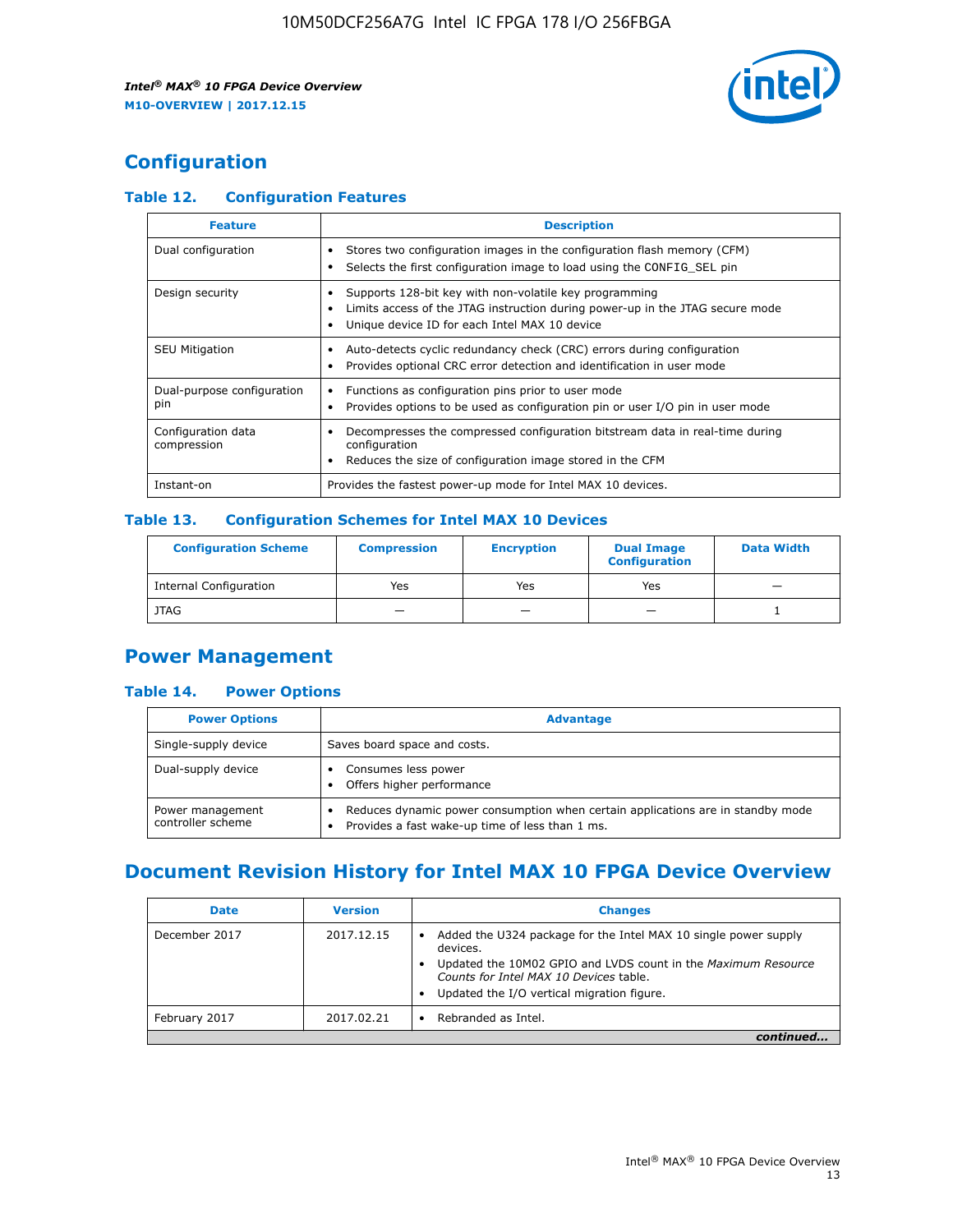

| <b>Date</b>    | <b>Version</b> | <b>Changes</b>                                                                                                                                                                                                                                                                                                                                                                                                                                                                                                                                                                                                                                                                                                                                                                                                                                                                                                                                                                                                                                                                                                  |
|----------------|----------------|-----------------------------------------------------------------------------------------------------------------------------------------------------------------------------------------------------------------------------------------------------------------------------------------------------------------------------------------------------------------------------------------------------------------------------------------------------------------------------------------------------------------------------------------------------------------------------------------------------------------------------------------------------------------------------------------------------------------------------------------------------------------------------------------------------------------------------------------------------------------------------------------------------------------------------------------------------------------------------------------------------------------------------------------------------------------------------------------------------------------|
| December 2016  | 2016.12.20     | • Updated EMIF information in the Summary of Features for Intel MAX 10<br>Devices table. EMIF is only supported in selected Intel MAX 10 device<br>density and package combinations, and for 600 Mbps performance, -6<br>device speed grade is required.<br>Updated the device ordering information to include P for leaded<br>package.                                                                                                                                                                                                                                                                                                                                                                                                                                                                                                                                                                                                                                                                                                                                                                         |
| May 2016       | 2016.05.02     | Removed all preliminary marks.<br>Update the ADC sampling rate description. The ADC feature monitors<br>single-ended external inputs with a cumulative sampling rate of 25<br>kilosamples per second to 1 MSPS in normal mode.                                                                                                                                                                                                                                                                                                                                                                                                                                                                                                                                                                                                                                                                                                                                                                                                                                                                                  |
| November 2015  | 2015.11.02     | Removed SF feature from the device ordering information figure.<br>$\bullet$<br>Changed instances of Quartus II to Intel Quartus Prime.<br>$\bullet$                                                                                                                                                                                                                                                                                                                                                                                                                                                                                                                                                                                                                                                                                                                                                                                                                                                                                                                                                            |
| May 2015       | 2015.05.04     | Added clearer descriptions for the feature options listed in the device<br>ordering information figure.<br>Updated the maximum dedicated LVDS transmitter count of 10M02<br>device from 10 to 9.<br>Removed the F672 package of the Intel MAX 10 10M25 device :<br>- Updated the devices I/O resources per package.<br>- Updated the I/O vertical migration support.<br>- Updated the ADC vertical migration support.<br>Updated the maximum resources for 10M25 device:<br>- Maximum GPIO from 380 to 360.<br>- Maximum dedicated LVDS transmitter from 26 to 24.<br>- Maximum emulated LVDS transmitter from 181 to 171.<br>- Maximum dedicated LVDS receiver from 181 to 171.<br>Added ADC information for the E144 package of the 10M04 device.<br>Updated the ADC vertical migration diagram to clarify that there are<br>single ADC devices with eight and 16 dual function pins.<br>Removed the note about contacting Altera for DDR3, DDR3L, DDR2,<br>and LPDDR2 external memory interface support. The Intel Quartus<br>Prime software supports these external memory interfaces from version<br>15.0. |
| December 2014  | 2014.12.15     | Changed terms:<br>- "dual image" to "dual configuration image"<br>- "dual-image configuration" to dual configuration"<br>Added memory initialization feature for Flash and Analog devices.<br>Added maximum data retention capacity of up to 20 years for UFM<br>feature.<br>Added maximum operating frequency of 7.25 MHz for serial interface<br>for UFM feature.                                                                                                                                                                                                                                                                                                                                                                                                                                                                                                                                                                                                                                                                                                                                             |
| September 2014 | 2014.09.22     | Initial release.                                                                                                                                                                                                                                                                                                                                                                                                                                                                                                                                                                                                                                                                                                                                                                                                                                                                                                                                                                                                                                                                                                |